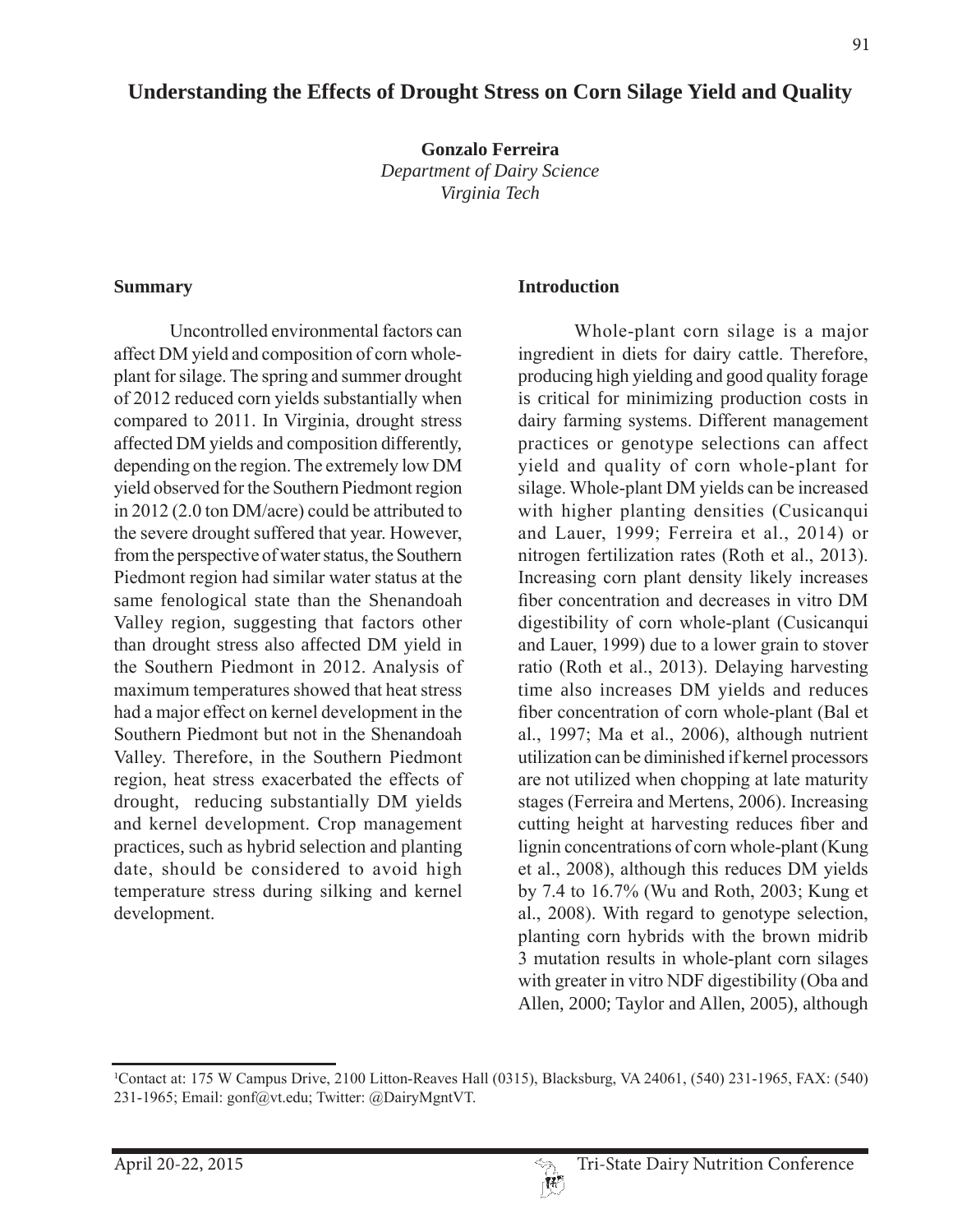DM yield is typically inferior for these hybrids (Lee and Brewbaker, 1984; Bal et al., 2000).

Despite these multiple controlled factors, uncontrolled environmental factors can affect DM yield and composition of corn whole-plant for silage (NeSmith and Ritchie, 1992; Cakir, 2004; Ferreira et al. 2014). This paper will discuss how abiotic stresses affect yield and composition of corn for silage.

# **"2012…One of the Worst Agricultural Calamities in the U.S."**

The spring and summer drought of 2012 will be remembered as one of the "worst" agricultural calamities" in the United States (USDA, 2013). The drought of  $2012$  reduced the national corn grain and silage yields by  $16.2$ and  $16.3\%$ , respectively, when compared to  $2011$ (USDA, 2013).

Corn hybrid performance trials completed at different locations across the state of Virginia (Behl et al., 2011; Behl et al., 2012) showed that climate affected DM yields differently. Indeed, whole-plant DM yields from the same corn hybrids ranged from  $1.9$  to  $8.0$ ton/acre in 2012 and from 5.1 to 8.1 ton/acre in 2011 (Table 1). Based on rainfalls (Table 2), we would have not expected the second lowest DM yield  $(5.6 \text{ ton/acre})$  in the Southern Piedmont region for 2011, the site-year with the greatest amount of rainfalls (Table 2). Rainfalls in the Shenandoah Valley region were not abundant in either year. Therefore, lower DM yield in the Southern Piedmont region may reflect inferior soil quality or fertility compared to the Shenandoah Valley region. The Virginia Agricultural Land Use Evaluation System (Donohue et al., 1994) recognizes this fact and estimates the yield potential of the soil at the Shenandoah Valley region to approximately 15% higher than the yield potential at the Southern

Piedmont. Therefore, the extremely low DM vield observed for the Southern Piedmont region in  $2012$  (2.0 ton/acre) should be attributed to the severe drought suffered that year. However, precipitations in the Shenandoah Valley region were not much more abundant than for the Southern Piedmont region that year [262 and 228] mm (10.5 and 9.1 inches), respectively; Table 2). This observation suggests that factors other than drought stress also affected DM yield in the Southern Piedmont region in 2012.

# **Corn Composition**

Dry matter concentration of the corn silage varied substantially among siteyears (Table 3). The high variation for DM concentration among site years is attributed to the low DM concentration  $(25.3\%)$  observed for the Southern Piedmont region in 2012, likely due to the a reduced proportion of grain component in the whole plant. Similarly to DM concentration, CP concentration varied substantially among site-years (Table 3). The high variation for CP concentration among site-years is attributed to the high CP concentration  $(10.9\%$  CP) observed for the Southern Piedmont region in 2012. In agreement with the observed DM concentration, a greater proportion of vegetative tissues in the whole plant, due to a reduced grain component, can explain the observed high concentration of CP for the Southern Piedmont region in 2012.

Neutral detergent fiber also varied substantially among site-years (Table 3). The NDF concentration in 2012 was substantially lower for the Shenandoah Valley region  $(43.0\%)$  than for the Southern Piedmont region  $(56.6\%)$ , indicating that corn crops were affected differently despite summer drought. Fiber concentration in whole-plant corn silage is highly and negatively correlated to starch concentration (Ferreira and Mertens, 2005). Unfortunately, starch concentrations were not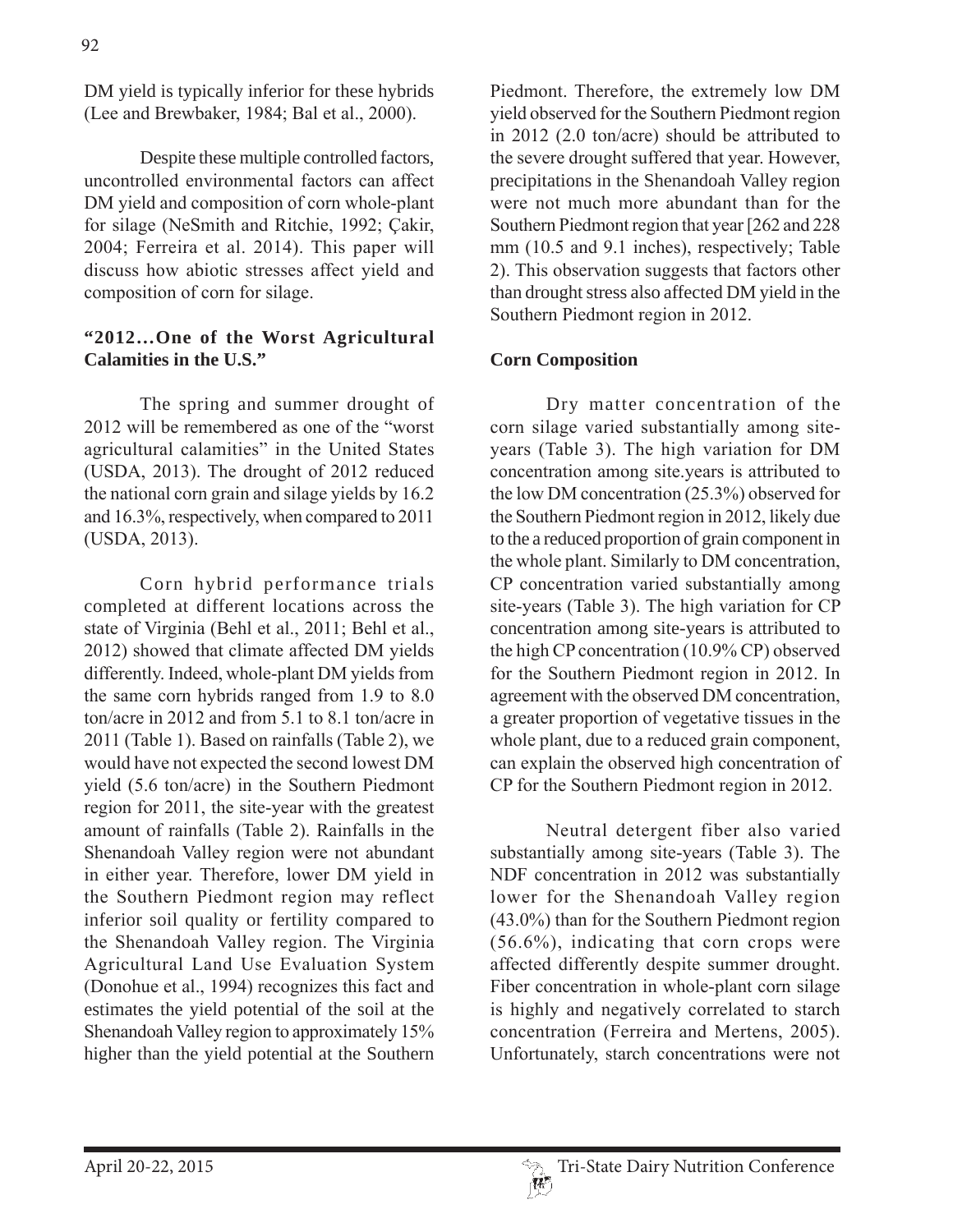reported in these hybrid tests, but it is likely that kernel development explains the difference in NDF concentrations between these regions for 2012. An inferior kernel development for the Southern Piedmont region during 2012 is also supported by the low DM concentration  $(25.3\%)$ and the relatively high CP concentration  $(10.9\%)$ of the whole-plant (Table 3).

### **Timing of Rainfalls**

After obtaining climate data, cumulated rainfalls were plotted against growing-degree days (Figure 1). Surprisingly, the Southern Piedmont region had greater cumulative rainfalls than the Shenandoah Valley region for the same stage of development of the crop. From the perspective of water status, these observations suggest that the Southern Piedmont site had similar water status at similar fenological state than the Shenandoah Valley site. These observations suggest that differences in NDF concentration between the Southern Piedmont and Shenandoah Valley regions should be attributed to factors beyond water status.

### **Heat Stress and Kernel Development**

Heat stress during kernel development can greatly affect corn grain yield (Hanft and Jones, 1986; Cheikh and Jones, 1994). Kernel development is divided by a lag phase with little kernel growth and a linear growing phase with major accumulation of DM. The lag phase, which starts immediately after pollination and lasts 10 to 12 days after pollination, is critical for kernel development (Cheikh and Jones, 1994). The endosperm is the structure of the corn kernel that contains starch granules. Cell division of the endosperm cells during the lag phase determines the capacity of the endosperm to accumulate starch within the grain (Cheikh and Jones. 1994). Cheikh and Jones (1994) cultured corn kernels in vitro at different temperatures and observed

that heat stressed kernels [i.e., kernels cultured] at  $35^{\circ}$ C (95 $^{\circ}$ F)] accumulated 18 to 75% less DM than non-stressed kernels [i.e., kernels cultured at  $25^{\circ}$ C (77 $^{\circ}$ F)]. Reduced DM accumulation can be related to reductions in starch synthesis within the endosperm when kernels are subjected to temperatures greater than  $35^{\circ}$ C (95°F) (Hanft and Jones, 1986). In addition to reduced kernel growth, Cheikh and Jones (1994) reported 23 to 97% kernel abortion when subjected to heat stress.

The date at which pollination occurred was estimated (Figure 2) under the assumption that silking occurred at 1400 growing-degree days (Neild and Newman, 1987). In 2011, maximum temperatures were below  $35^{\circ}$ C (95 $^{\circ}$ F) throughout the whole critical period of kernel development for the Southern Piedmont region  $(Figure 2A)$ . In the Shenandoah Valley region, maximum temperatures were above  $35^{\circ}C(95^{\circ}F)$ for only a few days during the critical period of kernel development (Figure 2B). Based on these observations, heat stress would have not affected kernel development. In 2012, however, the Southern Piedmont region had maximum daily temperatures above  $35^{\circ}$ C (95 $^{\circ}$ F) for an extended period  $(11$  days) right after silking (Figure 2C), whereas maximum daily temperatures were  $7.1 \pm 2.3$ °C lower in the Shenandoah Valley region around silking (Figure 2D). It is therefore likely that heat stress had a major effect on kernel development in the Southern Piedmont region but not in the Shenandoah Valley region. Therefore, in the Southern Piedmont region, heat stress exacerbated the effects of drought, reducing substantially DM yields and kernel development.

# **Implications**

The observations from this study have major practical implications. In the first instance, heat stress may affect the nutritional composition

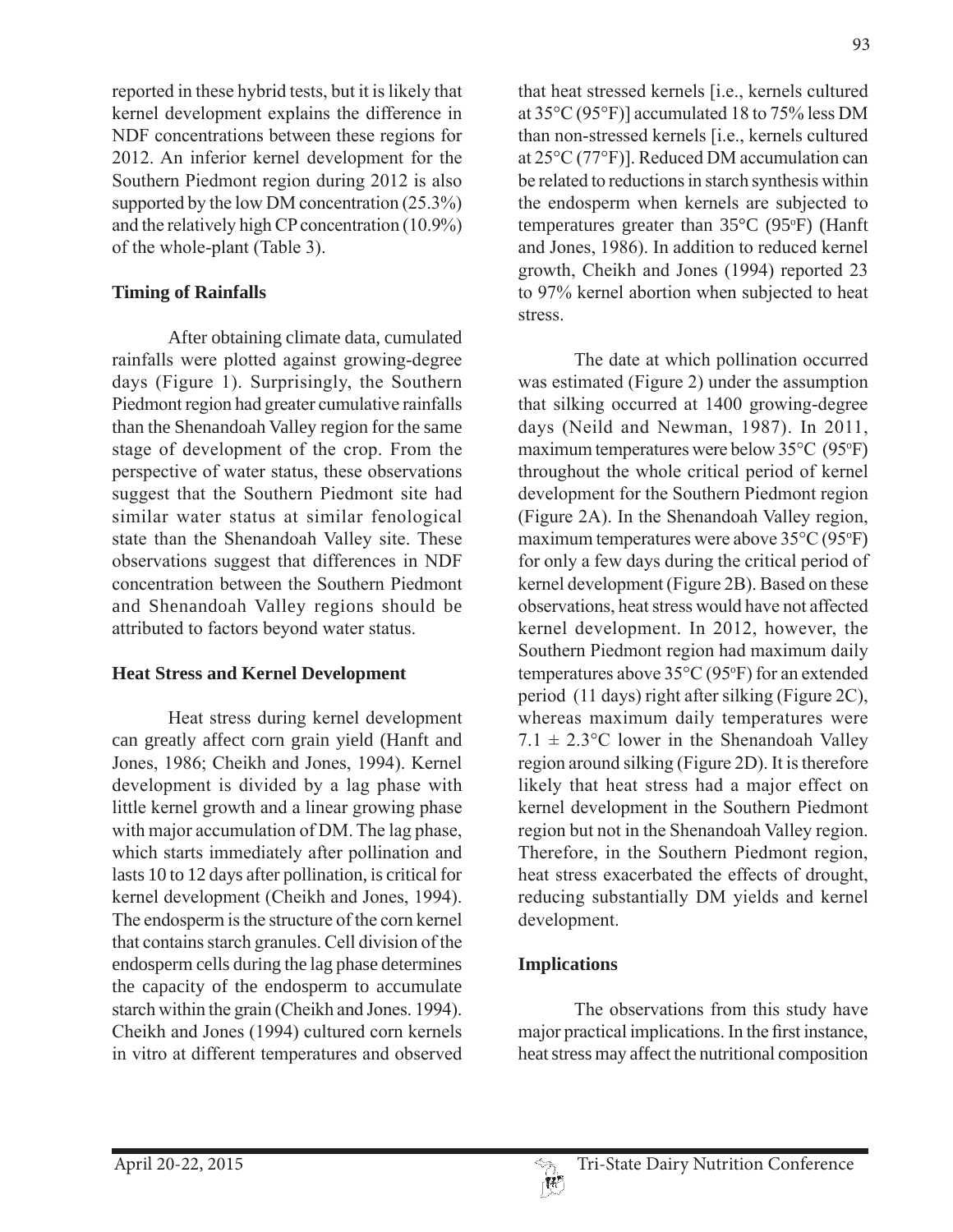of corn silage, even in crops with adequate water status. Similar to the data reported in this study, Ferreira (unpublished data) observed concentrations of  $28.1\%$  DM,  $11.6\%$  CP, and 59.9% NDF for corn silage originated from an irrigated corn field suffering heat stress immediately after pollination, suggesting that silage quality is not ensured exclusively by water status.

Dairy farmers, agronomists, and dairy consultants should also not overlook the regional temperatures when planning a strategy to ensure forage stocks for dairy farms. In regions with high summer temperatures, choosing early maturity corn hybrids or delaying planting date should be considered to avoid high temperature stress during silking and kernel development. With regard to harvesting management, monitoring daily temperatures might help to better decide whether harvesting and chopping should be anticipated when drought occurs. High temperatures around pollination might be considered as an indicator that silage yield or quality would not increase or improve substantially after a relieving rain.

Finally, planting alternative forages, such as Sorghum species, should also be considered to minimize the risk associated to growing corn in regions with high summer temperatures (Aydin et al., 1999; Amer et al., 2011). Sorghum species are characterized for having greater resistance to drought stress than corn. Compared to corn, Sorghum species usually require a delayed planting date, therefore escaping the high summer temperatures during kernel development.

# **Acknowledgements**

This project was supported in part by USDA-NIFA Hatch Project VA-160025 and USDA- NIFA Multistate Project VA-136291

(NC-2042, Management Systems to Improve the Economic and Environmental Sustainability of Dairy Enterprises).

# **References**

Amer, S., P. Seguin, and A.F. Mustafa. 2011. Short communication: Effects of feeding sweet sorghum silage on milk production of lactating dairy cows. J. Dairy Sci. 95:859-863.

Aydin, G., R.J. Grant, and J. O'Rear. 1999. Brown midrib sorghum in diets for lactating dairy cows. J. Dairy Sci. 82:2127-2135.

Bal, M.A., J.G. Coors, and R.D. Shaver. 1997. Impact of the maturity of corn for use as silage in the diets of dairy cows on intake, digestion, and milk production. J. Dairy Sci. 80:2497- 2503.

Bal, M.A., R.D. Shaver, H. Al-Jobeile, J.G. Coors, and J.G. Lauer. 2000. Corn silage hybrid effects on intake, digestion, and milk production by dairy cows. J. Dairy Sci. 83:2849–2858.

Behl, H., E. Hokanson, and W. Thomason. 2011. Virginia Tech Corn Silage Testing 2011. Virginia Cooperative Extension, Bulletin CSES-1, Blacksburg.

Behl, H., E. Hokanson, and W. Thomason. 2012. Virginia Tech Corn Silage Testing 2012. Virginia Cooperative Extension, Bulletin CSES-45NP, Blacksburg.

Çakir, R. 2004. Effect of water stress at different development stages on vegetative and reproductive growth of corn. Field Crops Res. 89:1-16.

Cheikh, N., and R.J. Jones. 1994. Disruption of maize kernel growth and development by heat stress. Plant Physiol. 106:45-51.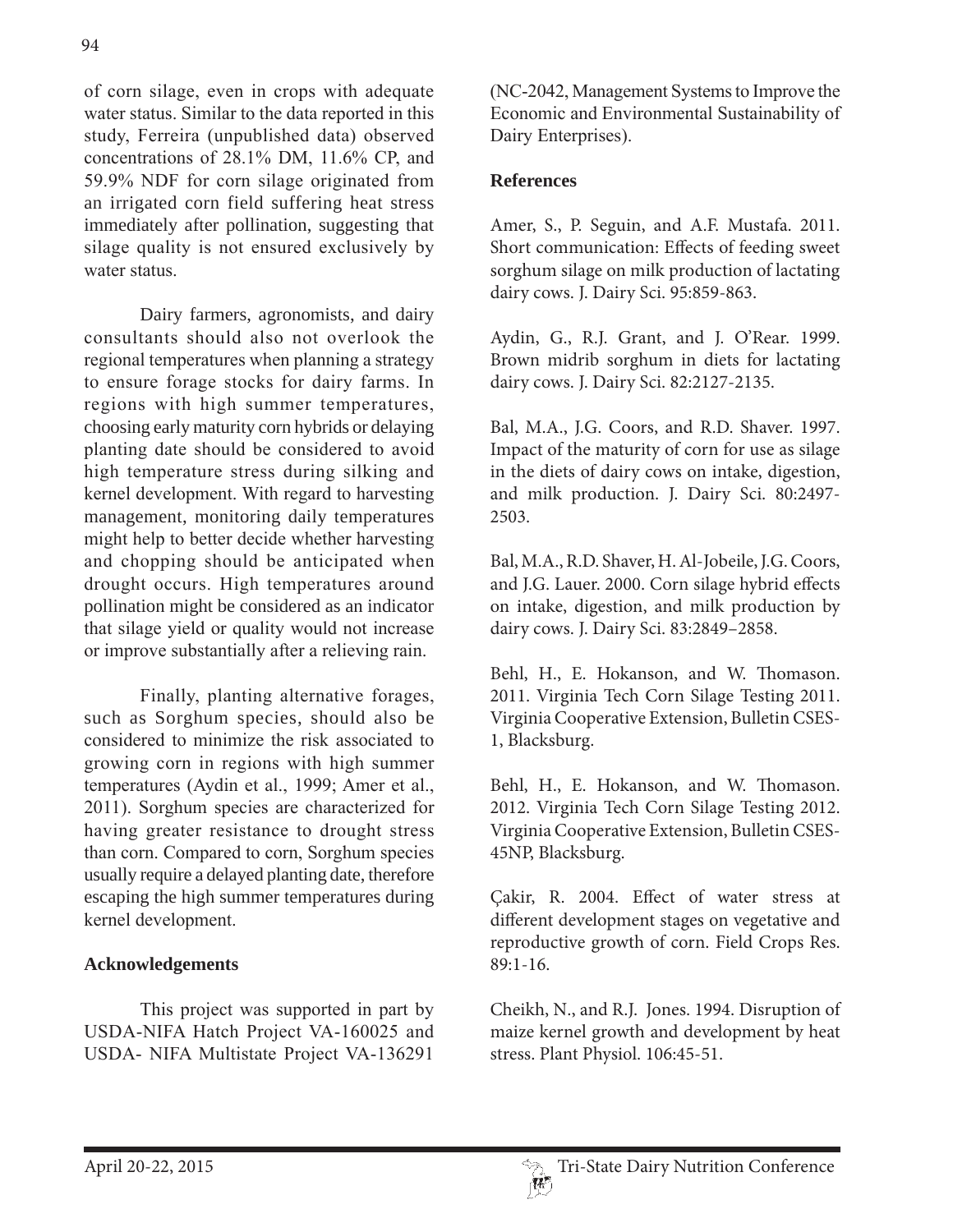Cusicanqui, J.A., and J.G. Lauer. 1999. Plant density and hybrid influence on corn forage yield and quality. Agron. J. 91:911-915.

Donohue, S.J., T.W. Simpson, J.C. Baker, M.M. Monnett, and G.W. Hawkins. 1994. Development and implementation of the Virginia Agronomic Land Use Evaluation System (VALUES). Commun. Soil Sci. Plant Anal. 25:1103-1108.

Ferreira, G., S. Depino, and M. Alfonso. 2014. Effect of plant density on nutritional quality of green chopped corn. J. Dairy Sci. 97:5918-5921.

Ferreira, G., and D.R. Mertens. 2005. Chemical and Physical Characteristics of corn silages and their effects on in vitro disappearance. J. Dairy Sci. 88:4414–4425.

Ferreira, G., and D.R. Mertens. 2006. Effect of corn silage maturity and mechanical processing on nutrient digestibility by lactating dairy cows of different lactation stages. J. Dairy Sci. 89(Suppl. 1):192 (Abstr.).

Hanft, J.M., and R.J. Jones. 1986. Kernel abortion in maize. Plant Physiol. 81:511-515.

Kung, L., B.M. Boulder, C.M. Mulrooney, R.S. Teller, and R.J. Schmidt. 2008. The effect of silage cutting height on the nutritive value of a normal corn silage hybrid compared with brown midrib corn silage fed to lactating cows. J. Dairy Sci. 91:1451–1457.

Lee, M.H., and J.L. Brewbaker. 1984. Effects of brown midrib-3 on yields and yield components of maize. Crop Sci. 24:105-108.

Ma, B.L., K.D. Subedi, D.W. Stewart, and L.M. Dwyer. 2006. Dry matter accumulation and silage moisture changes after silking in leafy and dual-purpose corn hybrids. Agron. J. 98:922-929.

Neild, R.E., and J.E. Newman. 1987. Growing season characteristics and requirements in the corn belt. Purdue University Cooperative Extension Service, Bulletin NCH-40. Lafayette, IN.

NeSmith, D.S., and J.T. Ritchie. 1992. Effects of soil water-deficits during tassel emergence on development and yield component of maize (Zea mays). Field Crops Res. 28:251-256.

Oba, M., and M.S. Allen. 2000. Effects of brown midrib 3 mutation in corn silage on productivity of dairy cows fed two concentrations of dietary neutral detergent fiber: 3. Digestibility and Microbial Efficiency. J. Dairy Sci. 83:1350–1358.

Roth, J.A., I.A. Ciampitti, and T.J. Vyn. 2013. Physiological evaluations of recent droughttolerant maize hybrids at varying stress levels. Agron. J. 105:1129-1141.

Taylor, C.C., and M.S. Allen. 2005. Corn grain endosperm type and brown midrib 3 corn silage: Site of digestion and ruminal digestion kinetics in lactating cows. J. Dairy Sci. 88:1413– 1424.

USDA. 2013. Crop production, 2012 Summary. USDA, National Agricultural Statistics Service.

Wu, Z., and G. Roth. 2003. Considerations in managing cutting height of corn silage. Penn State Cooperative Extension, Bulletin DAS 03- 72, University Park.

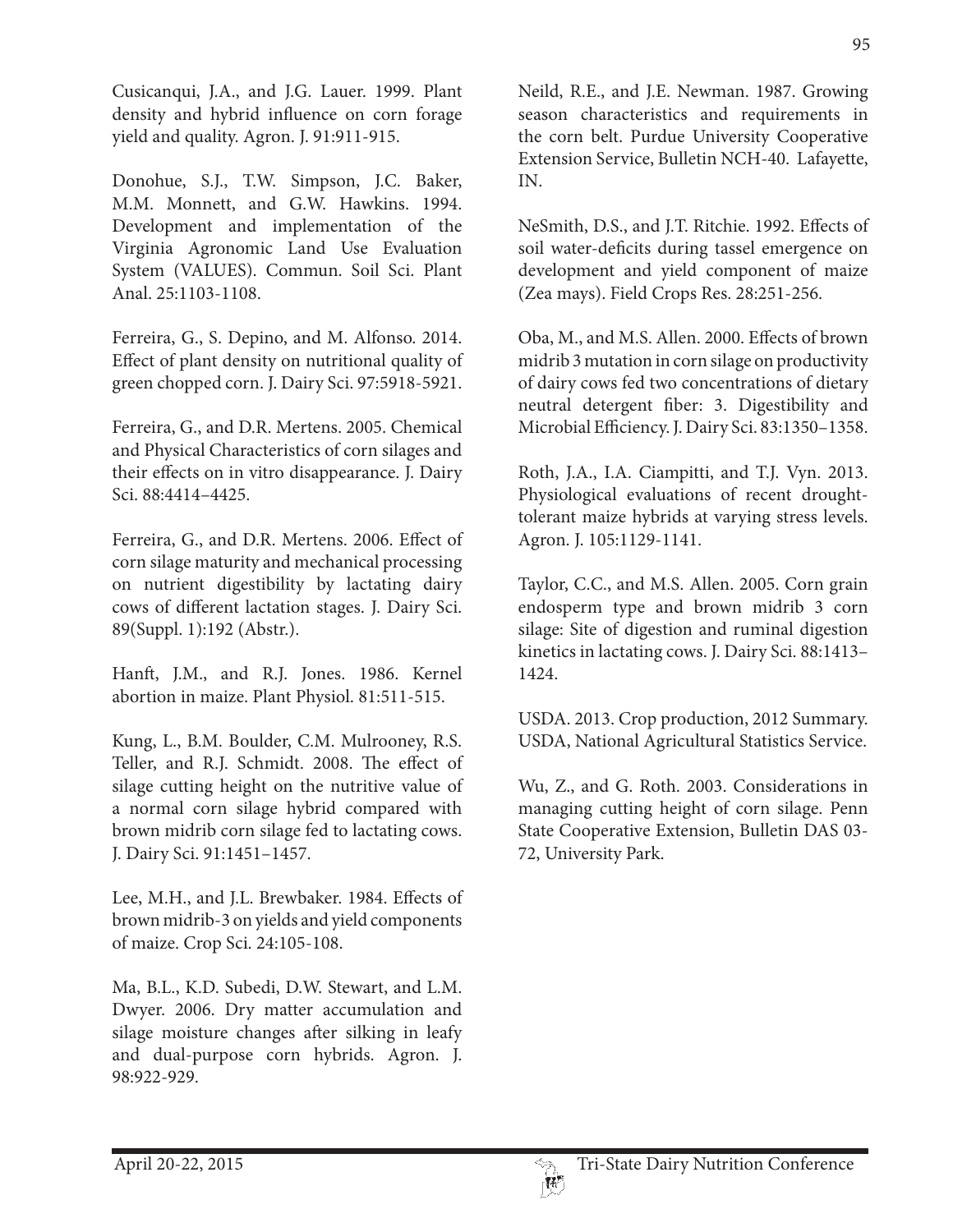|                    |      | Southern Piedmont |      | Shenandoah Valley |  |
|--------------------|------|-------------------|------|-------------------|--|
| Hybrid             | 2011 | 2012              | 2011 | 2012              |  |
| A                  | 5.5  | 2.3               | 7.6  | 6.1               |  |
| B                  | 5.9  | 2.1               | 5.1  | 8.0               |  |
| $\curvearrowright$ | 5.5  | 2.0               | 6.6  | 7.7               |  |
| D                  | 5.9  | 1.9               | 7.2  | 5.9               |  |
| E                  | 5.6  | 2.2               | 5.9  | 5.2               |  |
| F                  | 5.9  | 2.0               | 8.1  | 4.2               |  |
| G                  | 5.1  | 1.9               | 7.0  | 5.2               |  |

Table 1. Dry matter yield (ton/acre) of silage from 8 corn hybrids tested at the Southern Piedmont and Shenandoah Valley regions in the State of Virginia.

**Table 2.** Planting and silage harvesting dates, and rainfalls of experimental corn plots at the Southern Piedmont and Shenandoah Valley regions in the State of Virginia during 2011 and 2012.

|                            |                  | Southern Piedmont |           | Shenandoah Valley |  |
|----------------------------|------------------|-------------------|-----------|-------------------|--|
|                            | 2011             | 2012              | 2011      | 2012              |  |
| Planting date              | April 18         | April 10          | May 6     | May 21            |  |
| Harvesting date            | August 31        | July 17           | August 24 | September 12      |  |
| Growing period, days       | 136              | 119               | 111       | 125               |  |
| Rainfalls, mm <sup>1</sup> | 501              | 228               | 280       | 262               |  |
| April                      | 12.7             | 71.9              | $\Omega$  | $\theta$          |  |
| May                        | 103.4            | 65.8              | 86.1      | 61.2              |  |
| June                       | 92.2             | 27.2              | 82.6      | 37.1              |  |
| July                       | 138.9            | 62.7              | 34.0      | 65.8              |  |
| August                     | 153.7            | $\theta$          | 77.7      | 78.5              |  |
| September                  | $\boldsymbol{0}$ | $\overline{0}$    | $\theta$  | 19.8              |  |

 $11$  mm = 0.04 inches.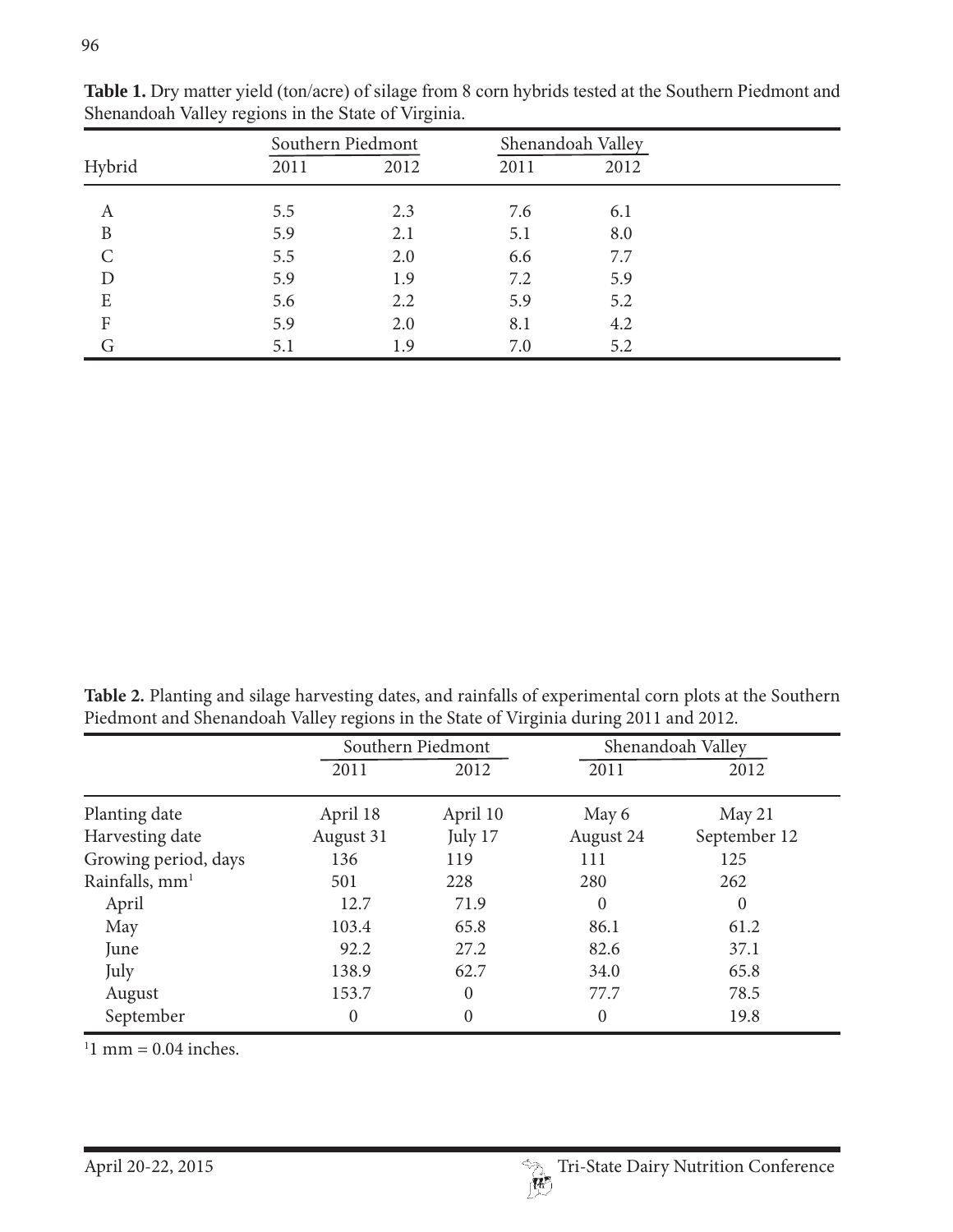|               |      |               |                                      |        |                        |      |          |          | Neutral Detergent Fiber, |        |      |      |
|---------------|------|---------------|--------------------------------------|--------|------------------------|------|----------|----------|--------------------------|--------|------|------|
|               |      | Dry Matter, % |                                      |        | Crude Protein, % of DM |      |          |          | % of DM                  |        |      |      |
|               |      | Southern      | Shenandoah<br>Southern<br>Shenandoah |        |                        |      | Southern |          | Shenandoah               |        |      |      |
|               |      | Piedmont      |                                      | Valley | Valley<br>Piedmont     |      |          | Piedmont |                          | Valley |      |      |
| Hybrid        | 2011 | 2012          | 2011                                 | 2012   | 2011                   | 2012 | 2011     | 2012     | 2011                     | 2012   | 2011 | 2012 |
| A             | 39.6 | 28.2          | 32.2                                 | 37.4   | 8.6                    | 10.3 | 8.0      | 7.4      | 51.2                     | 58.4   | 52.8 | 42.3 |
| B             | 34.8 | 26.9          | 33.5                                 | 34.5   | 8.8                    | 10.5 | 8.1      | 7.5      | 49.9                     | 55.7   | 50.5 | 44.9 |
| $\mathcal{C}$ | 33.1 | 23.8          | 30.2                                 | 34.2   | 8.6                    | 11.5 | 7.9      | 6.7      | 52.5                     | 55.4   | 54.7 | 41.8 |
| D             | 38.7 | 24.9          | 31.4                                 | 28.2   | 8.2                    | 10.7 | 7.2      | 7.2      | 47.6                     | 58.8   | 55.5 | 42.6 |
| E             | 34.2 | 21.1          | 30.6                                 | 28.1   | 9.6                    | 11.5 | 7.8      | 6.9      | 50.1                     | 55.6   | 54.5 | 45.3 |
| F             | 40.5 | 27.5          | 36.1                                 | 48.8   | 8.4                    | 10.9 | 7.7      | 6.9      | 57.7                     | 55.9   | 51.4 | 40.3 |
| G             | 38.2 | 27.4          | 35.3                                 | 39.7   | 8.4                    | 10.2 | 7.0      | 6.8      | 51.4                     | 57.6   | 50.6 | 42.4 |
| H             | 36.8 | 22.5          | 31.1                                 | 32.4   | 9.1                    | 11.4 | 8.0      | 7.2      | 51.2                     | 55.5   | 52.1 | 44.5 |
| Average       | 37.0 | 25.3          | 32.6                                 | 35.4   | 8.7                    | 10.9 | 7.7      | 7.1      | 51.5                     | 56.6   | 52.8 | 43.0 |

**Table 3.** Composition of 8 corn hybrids harvested as silage and tested at the Southern Piedmont and Shenandoah Valley regions in the State of Virginia during 2011 and 2012.

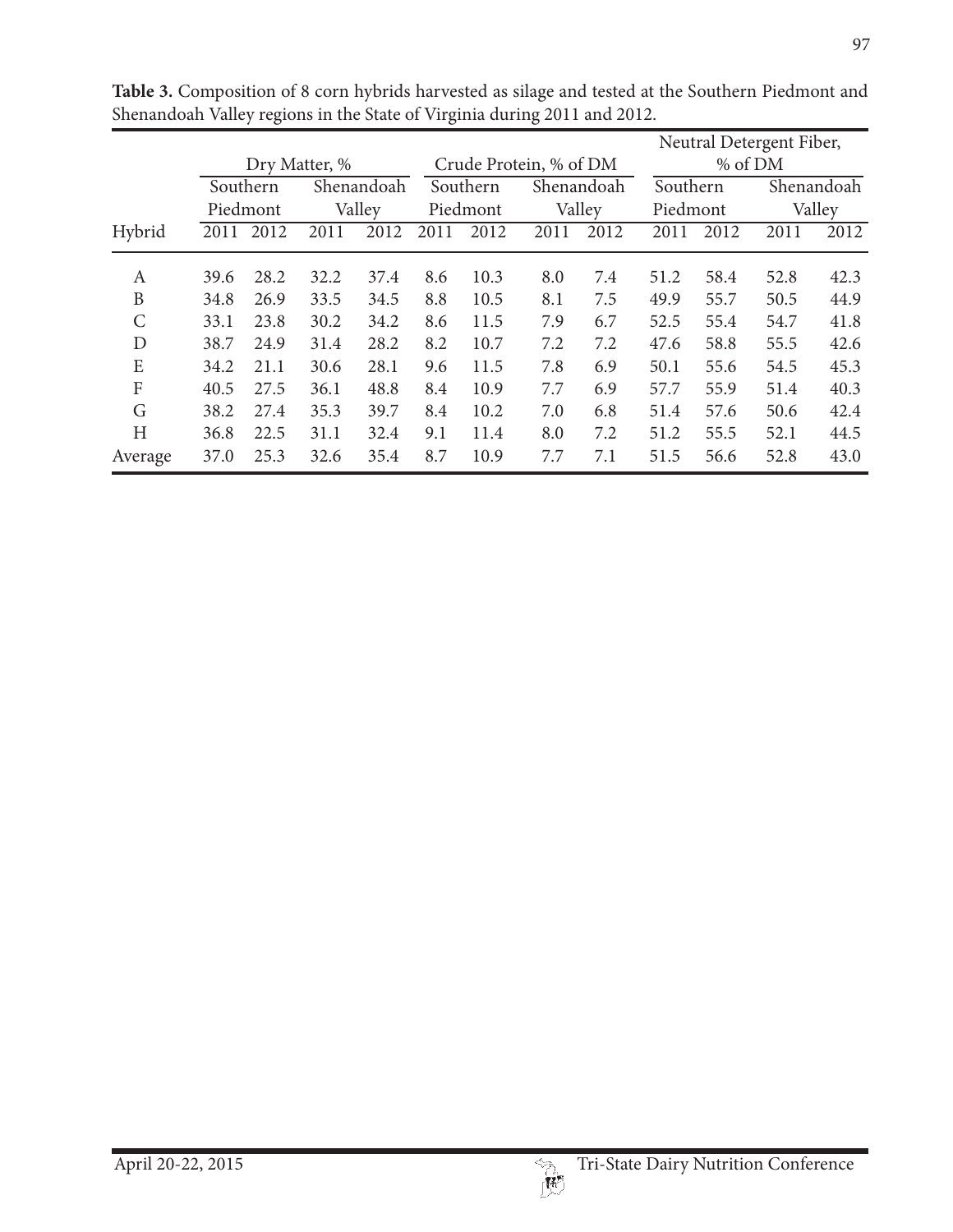

Figure 1. Cumulative rainfalls (1 mm = 0.04 inches) at different growing-degree days of corn crops grown at 2 regions during 2011 (A) and 2012 (B) in the State of Virginia. Thick and thin lines represent the cumulative precipitations for the Southern Piedmont and Shenandoah Valley regions, respectively.